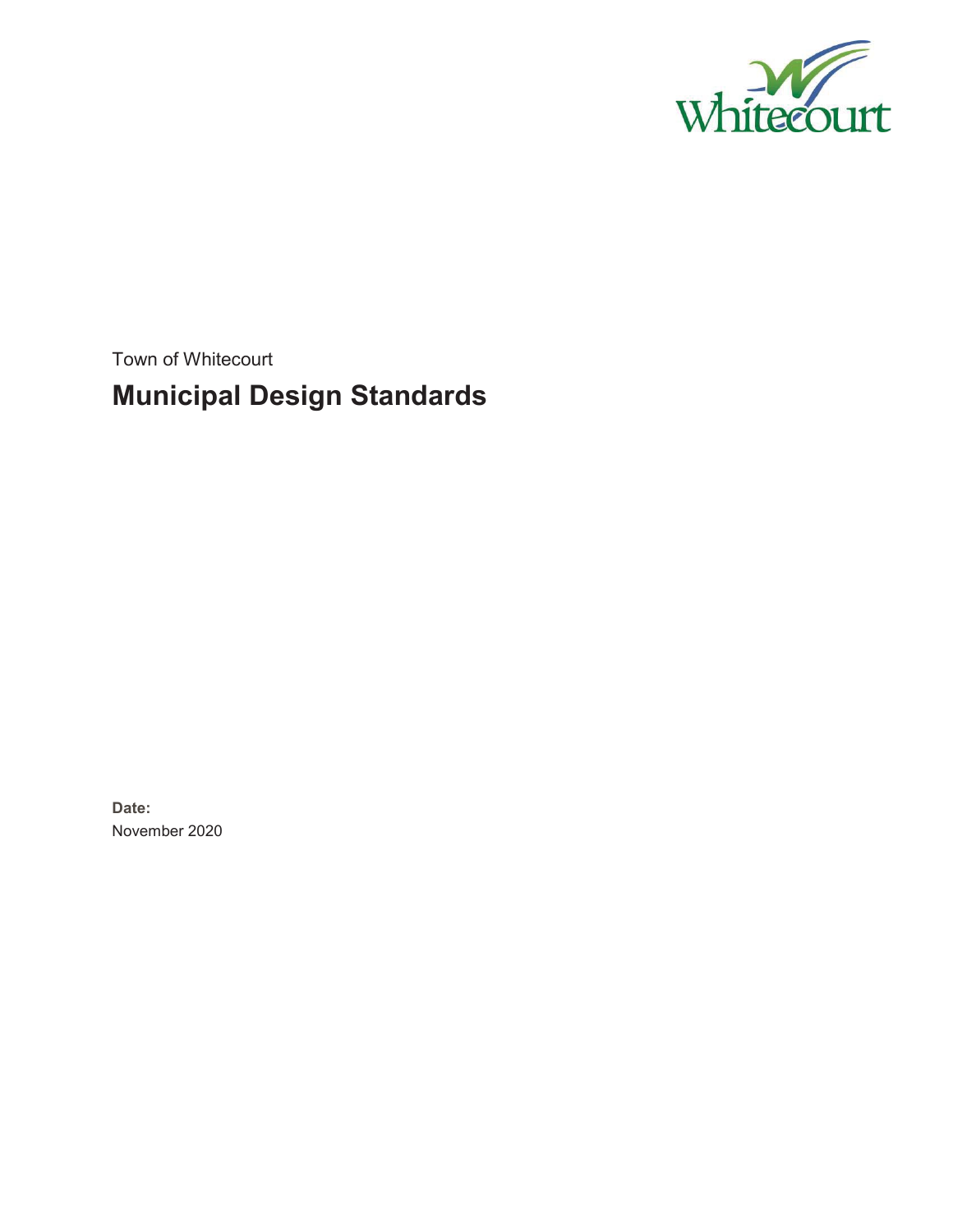



## **Revision Log**

| Revision # | <b>Revised By</b> | <b>Date</b> | <b>Issue / Revision Description</b> |  |
|------------|-------------------|-------------|-------------------------------------|--|
|            |                   |             |                                     |  |
|            |                   |             |                                     |  |
|            |                   |             |                                     |  |
|            |                   |             |                                     |  |

**Report Prepared By:**

**Report Reviewed By:**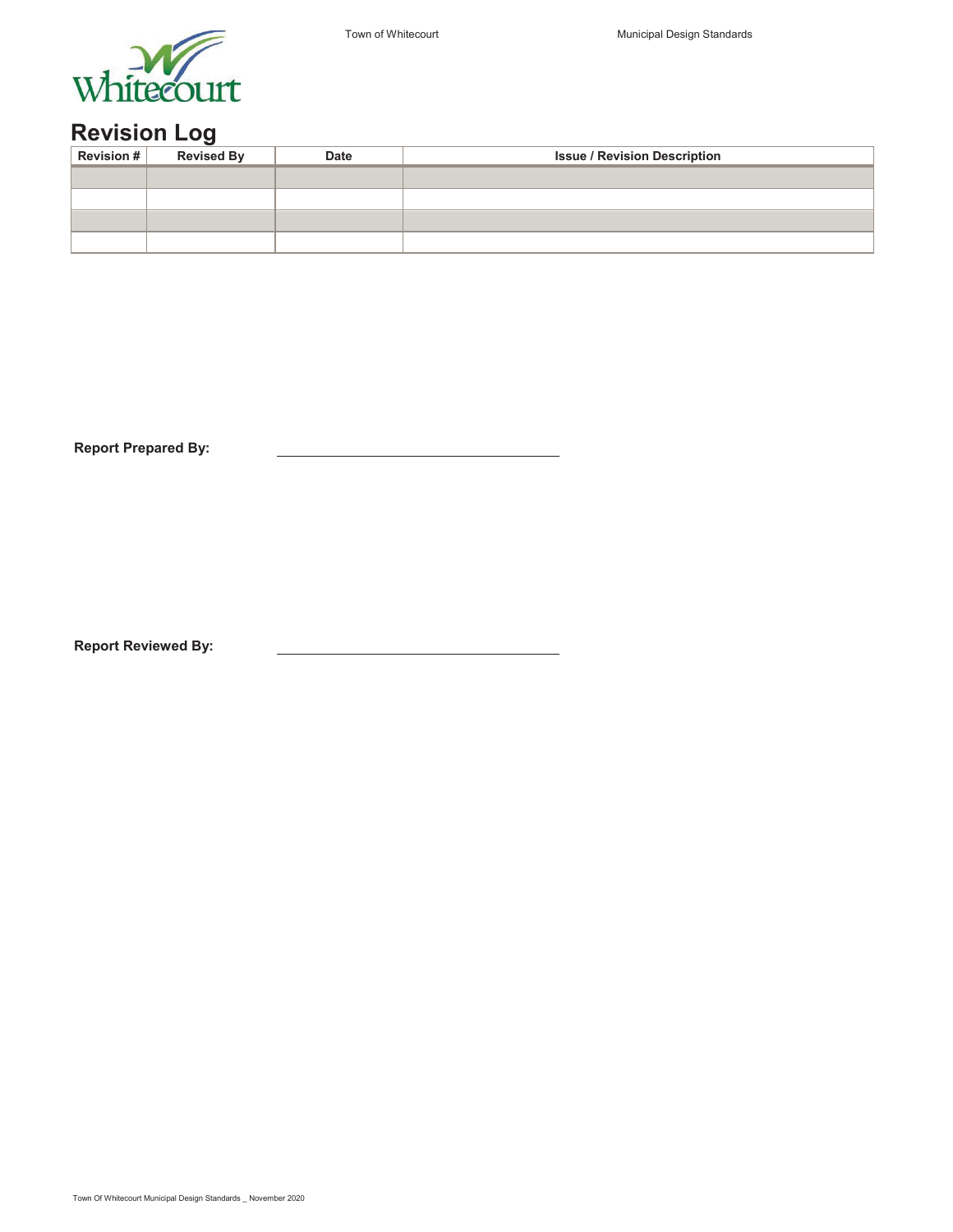### **Disclaimer**

These municipal engineering standards are subject to periodic update. The most current version of these standards will be posted to the Town's website at www.whitecourt.ca\_Users of these standards for work in Whitecourt are required to download the latest version prior to proceeding with project design.

## **Contact**

For general inquiries or to suggest revisions to this document, please forward a completed copy of Appendix B-4 to planning@whitecourt.ca.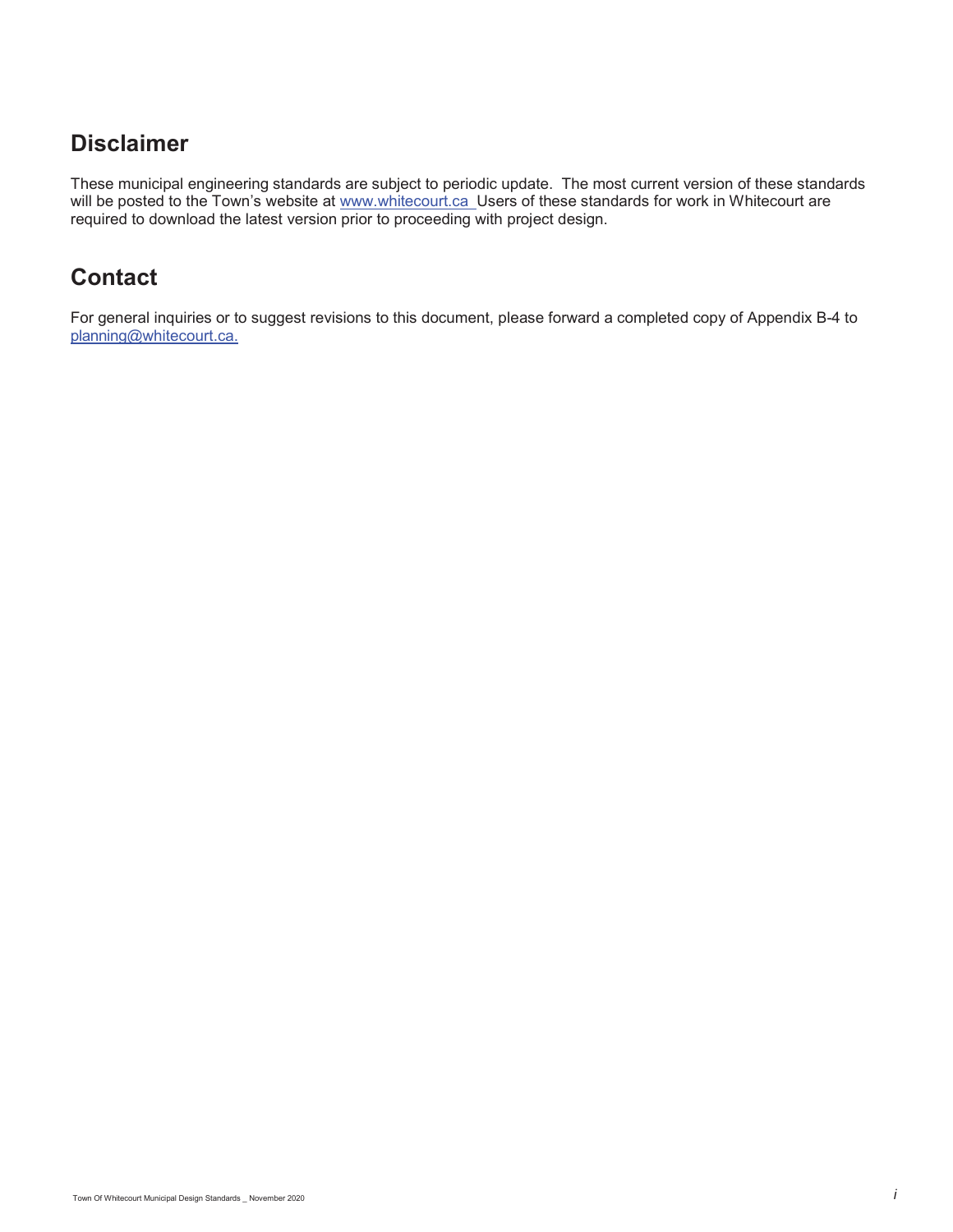# **Table of Contents**

#### **Statement of Qualifications and Limitations Distribution List**

|      | page   |
|------|--------|
|      |        |
| 1.1  |        |
| 1.2  |        |
| 1.3  |        |
| 1.4  |        |
| 1.5  |        |
| 1.6  |        |
| 1.7  |        |
| 1.8  |        |
| 1.9  |        |
| 1.10 |        |
| 1.11 |        |
| 1.12 |        |
| 1.13 |        |
| 1.14 |        |
| 1.15 |        |
| 1.16 |        |
| 1.17 |        |
| 1.18 |        |
| 1.19 |        |
| 1.20 |        |
| 1.21 |        |
| 1.22 |        |
| 1.23 |        |
| 1.24 |        |
| 1.25 |        |
|      |        |
| 2.1  |        |
| 2.2  |        |
|      |        |
|      |        |
| 3.1  | $3-22$ |
| 3.2  |        |
| 3.3  |        |
| 3.4  |        |
| 3.5  |        |
| 3.6  |        |
| 3.7  |        |
| 3.8  |        |
| 3.9  |        |
| 3.10 |        |
|      |        |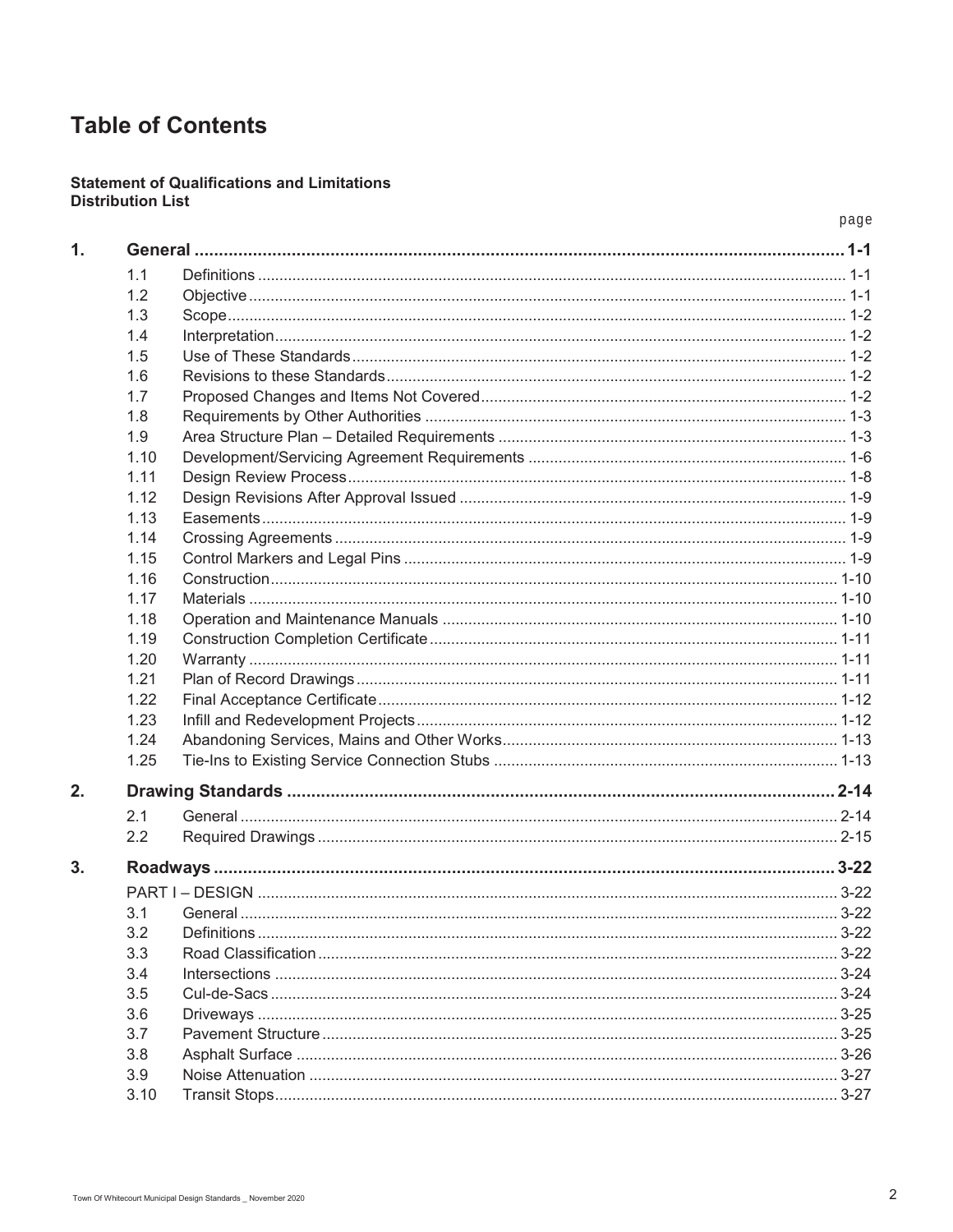| 3.11 |                  |          |
|------|------------------|----------|
| 3.12 |                  |          |
| 3.13 |                  |          |
|      |                  |          |
| 3.14 |                  |          |
| 3.15 |                  |          |
| 3.16 |                  |          |
| 3.17 |                  |          |
| 3.18 |                  |          |
| 3.19 |                  |          |
| 3.20 |                  |          |
| 3.21 |                  |          |
| 3.22 |                  |          |
|      |                  |          |
| 3.23 |                  |          |
| 3.24 |                  |          |
| 3.25 |                  |          |
| 3.26 |                  |          |
| 3.27 |                  |          |
| 3.28 |                  |          |
| 3.29 |                  |          |
| 3.30 |                  |          |
| 3.31 |                  |          |
| 3.32 |                  |          |
| 3.33 |                  |          |
| 3.34 |                  |          |
| 3.35 |                  |          |
| 3.36 |                  |          |
| 3.37 |                  |          |
| 3.38 |                  |          |
| 3.39 |                  |          |
| 3.40 |                  |          |
| 3.41 |                  |          |
| 3.42 |                  |          |
| 3.43 | Pavement Marking | $3 - 53$ |
| 3.44 |                  |          |
|      |                  |          |
|      |                  |          |
|      |                  |          |
| 4.1  |                  |          |
| 4.2  |                  |          |
| 4.3  |                  |          |
|      |                  |          |
| 4.4  |                  |          |
| 4.5  |                  |          |
|      |                  |          |
| 4.6  |                  |          |
| 4.7  |                  |          |
| 4.8  |                  |          |
| 4.9  |                  |          |

 $\overline{4}$ .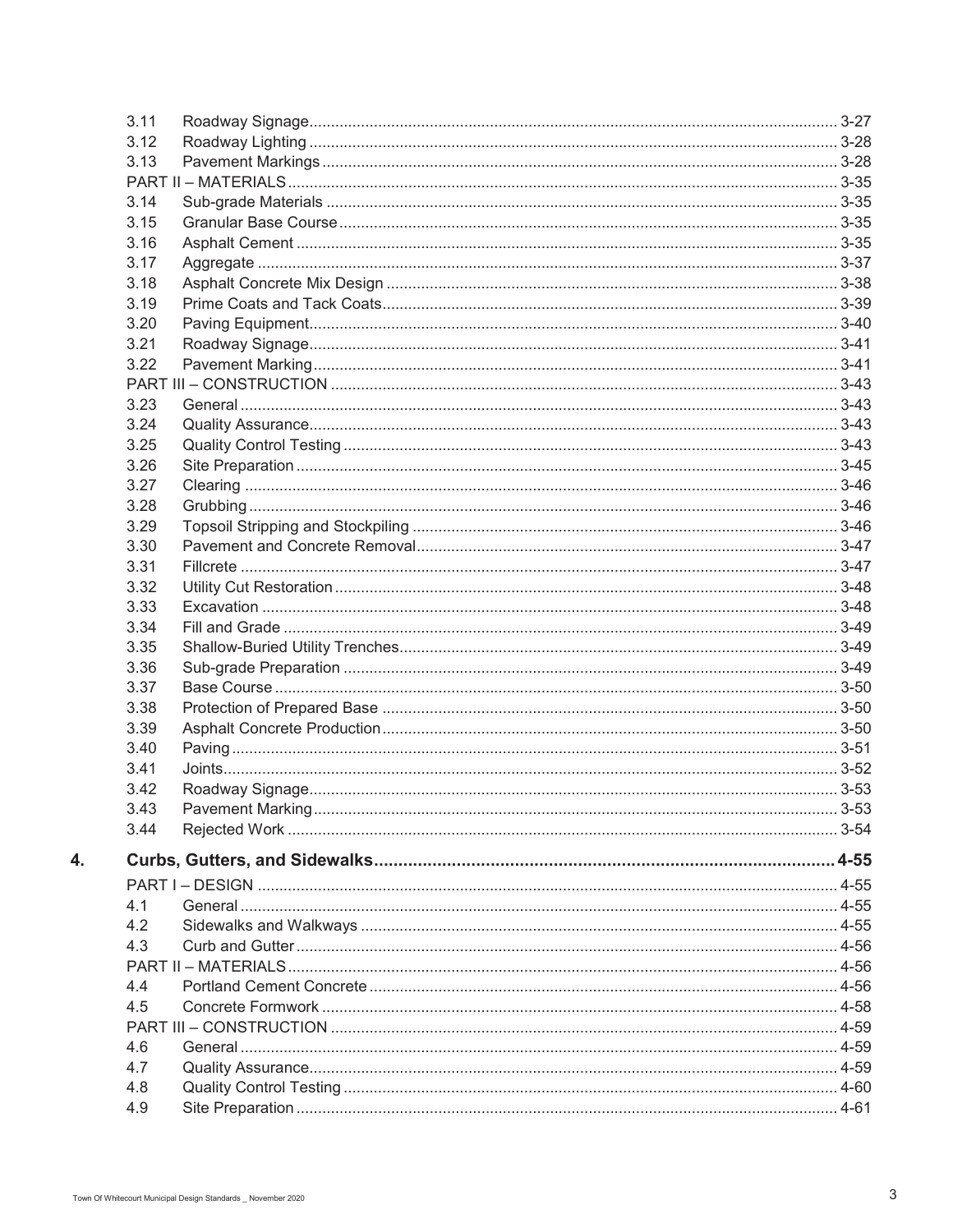|    | 4.10 |  |
|----|------|--|
|    | 4.11 |  |
|    | 4.12 |  |
|    | 4.13 |  |
|    | 4.14 |  |
|    | 4.15 |  |
|    | 4.16 |  |
|    | 4.17 |  |
|    | 4.18 |  |
|    | 4.19 |  |
|    | 4.20 |  |
|    | 4.21 |  |
|    | 4.22 |  |
|    | 4.23 |  |
|    | 4.24 |  |
|    | 4.25 |  |
|    | 4.26 |  |
|    | 4.27 |  |
|    | 4.28 |  |
|    | 4.29 |  |
|    | 4.30 |  |
|    | 4.31 |  |
| 5. |      |  |
|    |      |  |
|    | 5.1  |  |
|    | 5.2  |  |
|    | 5.3  |  |
|    | 5.4  |  |
|    | 5.5  |  |
|    | 5.6  |  |
|    |      |  |
|    | 5.7  |  |
|    | 5.8  |  |
|    | 5.9  |  |
|    | 5.10 |  |
|    | 5.11 |  |
|    | 5.12 |  |
|    | 5.13 |  |
|    |      |  |
|    | 5.14 |  |
|    | 5.15 |  |
|    | 5.16 |  |
|    | 5.17 |  |
|    | 5.18 |  |
|    | 5.19 |  |
|    | 5.20 |  |
|    | 5.21 |  |
|    | 5.22 |  |
|    | 5.23 |  |
|    |      |  |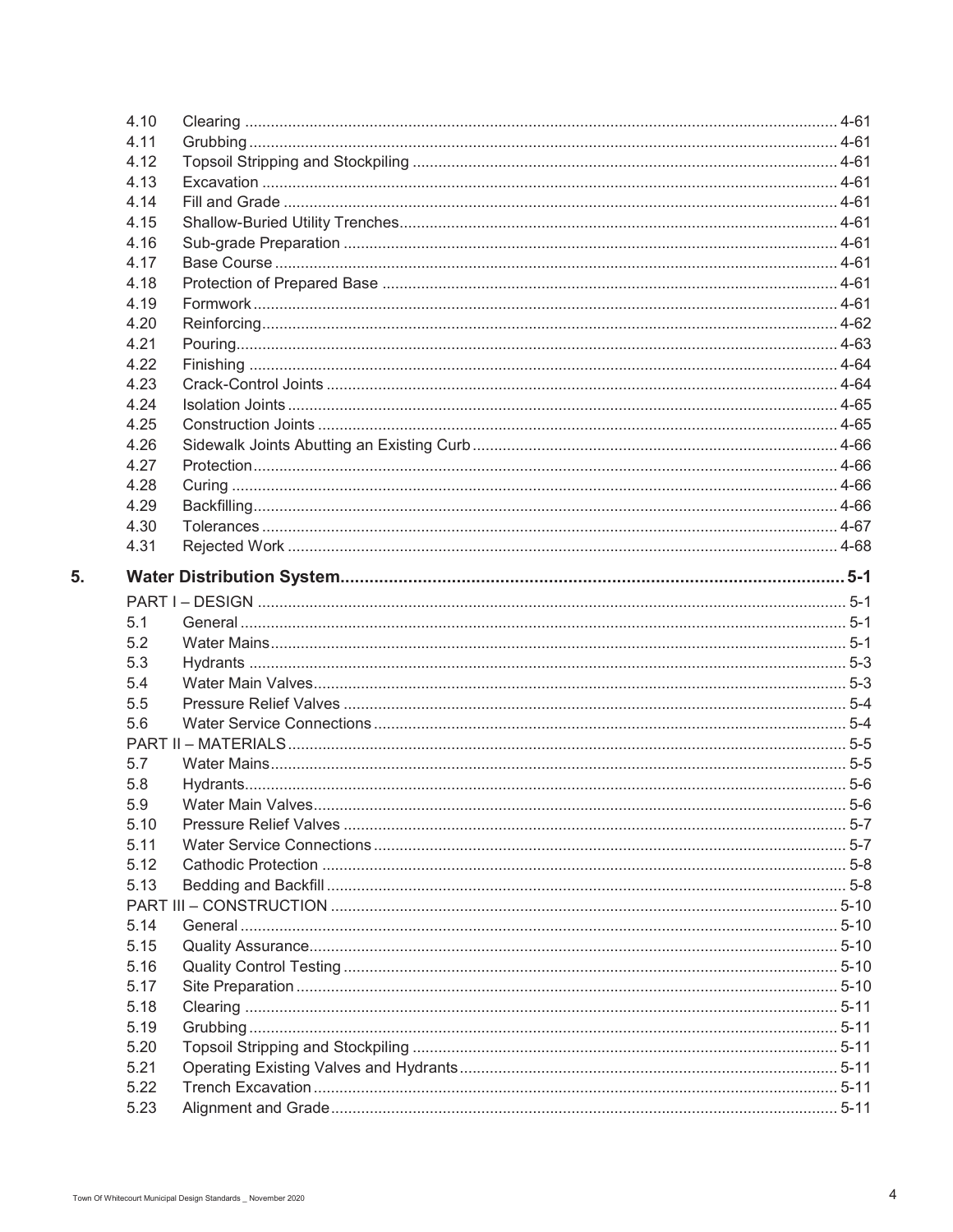|    | 5.24 |  |
|----|------|--|
|    | 5.25 |  |
|    | 5.26 |  |
|    | 5.27 |  |
|    | 5.28 |  |
|    | 5.29 |  |
|    | 5.30 |  |
|    | 5.31 |  |
|    | 5.32 |  |
|    | 5.33 |  |
|    | 5.34 |  |
|    | 5.35 |  |
| 6. |      |  |
|    |      |  |
|    | 6.1  |  |
|    | 6.2  |  |
|    | 6.3  |  |
|    | 6.4  |  |
|    | 6.5  |  |
|    | 6.6  |  |
|    |      |  |
|    | 6.7  |  |
|    | 6.8  |  |
|    | 6.9  |  |
|    | 6.10 |  |
|    | 6.11 |  |
|    |      |  |
|    | 6.12 |  |
|    | 6.13 |  |
|    | 6.14 |  |
|    | 6.15 |  |
|    | 6.16 |  |
|    | 6.17 |  |
|    | 6.18 |  |
|    | 6.19 |  |
|    | 6.20 |  |
|    | 6.21 |  |
|    | 6.22 |  |
|    | 6.23 |  |
|    | 6.24 |  |
|    | 6.25 |  |
|    | 6.26 |  |
|    | 6.27 |  |
|    | 6.28 |  |
|    | 6.29 |  |
| 7. |      |  |
|    |      |  |
|    | 7.1  |  |
|    |      |  |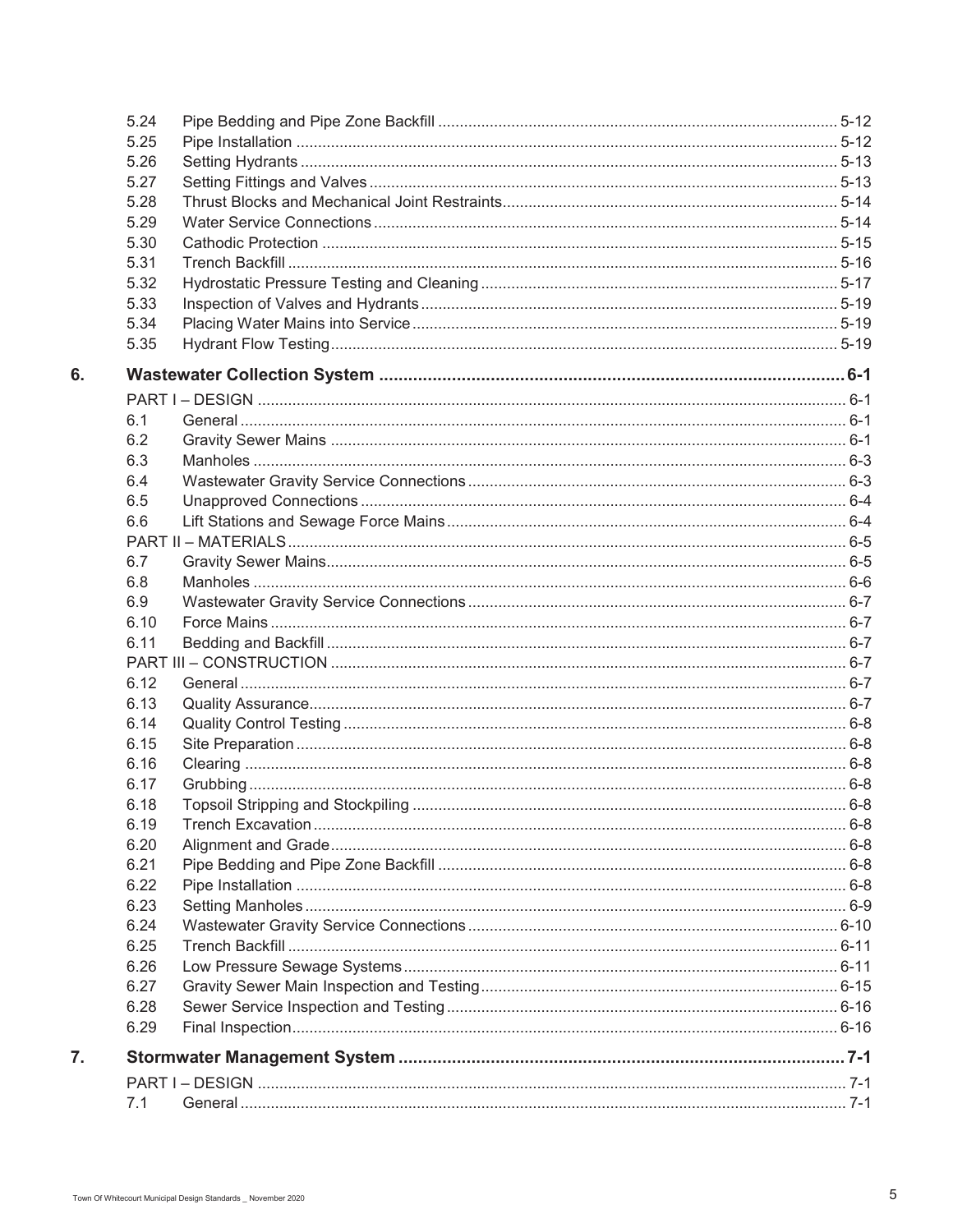| 7.2  |                                                                                             |  |
|------|---------------------------------------------------------------------------------------------|--|
| 7.3  |                                                                                             |  |
| 7.4  |                                                                                             |  |
| 7.5  |                                                                                             |  |
| 7.6  |                                                                                             |  |
| 7.7  |                                                                                             |  |
| 7.8  |                                                                                             |  |
| 7.9  |                                                                                             |  |
| 7.10 |                                                                                             |  |
| 7.11 |                                                                                             |  |
| 7.12 | Stormwater Management System Design for Infill and Redevelopment Projects 7-11              |  |
| 7.13 |                                                                                             |  |
|      |                                                                                             |  |
| 7.14 | Storm Sewer Mains, Catch Basin Leads, and Foundation Drain Discharge Collection Sewers 7-12 |  |
| 7.15 |                                                                                             |  |
| 7.16 |                                                                                             |  |
| 7.17 |                                                                                             |  |
| 7.18 |                                                                                             |  |
| 7.19 |                                                                                             |  |
| 7.20 |                                                                                             |  |
| 7.21 |                                                                                             |  |
|      |                                                                                             |  |
| 7.22 |                                                                                             |  |
| 7.23 |                                                                                             |  |
|      |                                                                                             |  |
| 7.24 |                                                                                             |  |
| 7.25 |                                                                                             |  |
| 7.26 |                                                                                             |  |
| 7.27 |                                                                                             |  |
| 7.28 |                                                                                             |  |
| 7.29 |                                                                                             |  |
| 7.30 |                                                                                             |  |
| 7.31 |                                                                                             |  |
| 7.32 |                                                                                             |  |
| 7.33 |                                                                                             |  |
| 7.34 |                                                                                             |  |
| 7.35 |                                                                                             |  |
| 7.36 |                                                                                             |  |
| 7.37 |                                                                                             |  |
| 7.38 |                                                                                             |  |
| 7.39 |                                                                                             |  |
|      |                                                                                             |  |
| 8.1  |                                                                                             |  |
| 8.2  |                                                                                             |  |
| 8.3  |                                                                                             |  |
| 8.4  | Development Guidelines for Arterial Roads, Major Collector Roads and Subdivision Entrance   |  |
|      |                                                                                             |  |
| 8.5  |                                                                                             |  |
| 8.6  |                                                                                             |  |
| 8.7  |                                                                                             |  |
|      |                                                                                             |  |

8.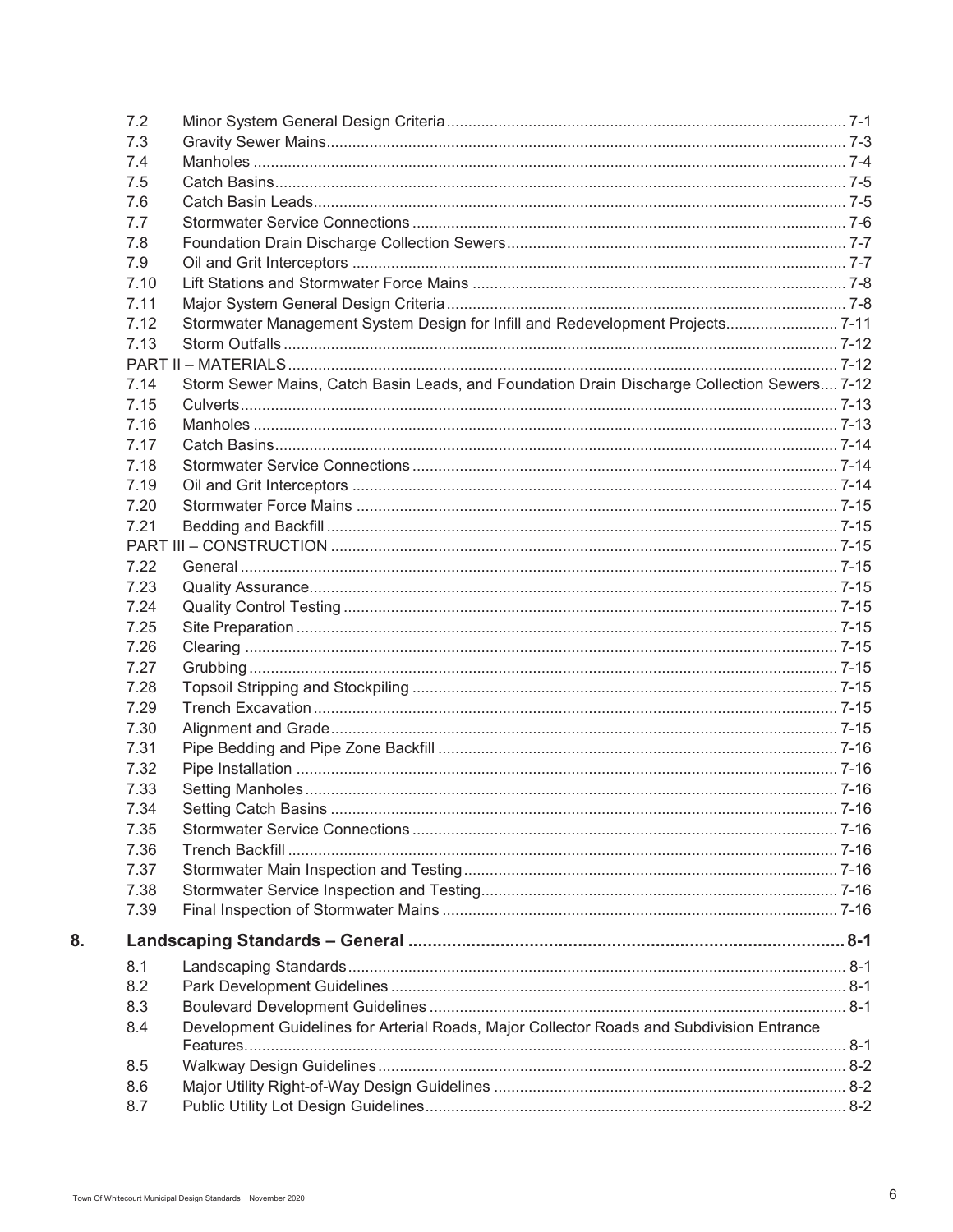|     | 8.8                                                                                            |  |
|-----|------------------------------------------------------------------------------------------------|--|
|     | 8.9                                                                                            |  |
|     | 8.10                                                                                           |  |
|     | Multiple Family, Institutional, Commercial, or Industrial, Site Design Guidelines  8-4<br>8.11 |  |
|     | 8.12                                                                                           |  |
|     | 8.13                                                                                           |  |
|     | 8.14                                                                                           |  |
|     | 8.15                                                                                           |  |
|     | 8.16                                                                                           |  |
|     | 8.17                                                                                           |  |
|     | 8.18                                                                                           |  |
| 9.  |                                                                                                |  |
|     |                                                                                                |  |
|     | 9.1                                                                                            |  |
|     | 9.2                                                                                            |  |
|     |                                                                                                |  |
|     | 9.3                                                                                            |  |
|     | 9.4                                                                                            |  |
|     | 9.5                                                                                            |  |
|     | 9.6                                                                                            |  |
|     |                                                                                                |  |
|     | 9.7                                                                                            |  |
|     | 9.8                                                                                            |  |
|     | 9.9                                                                                            |  |
|     | 9.10                                                                                           |  |
|     |                                                                                                |  |
|     | 9.11                                                                                           |  |
|     | 9.12                                                                                           |  |
|     | 9.13                                                                                           |  |
|     | 9.14                                                                                           |  |
|     | 9.15                                                                                           |  |
|     | 9.16                                                                                           |  |
|     | 9.17                                                                                           |  |
|     | 9.18                                                                                           |  |
|     | 9.19                                                                                           |  |
|     | 9.20                                                                                           |  |
| 10. |                                                                                                |  |
|     |                                                                                                |  |
|     | 10.1                                                                                           |  |
|     | 10.2                                                                                           |  |
|     | 10.3                                                                                           |  |
|     | 10.4                                                                                           |  |
|     |                                                                                                |  |
|     | 10.5                                                                                           |  |
|     | 10.6                                                                                           |  |
|     | 10.7                                                                                           |  |
|     |                                                                                                |  |
|     | 10.8                                                                                           |  |
|     |                                                                                                |  |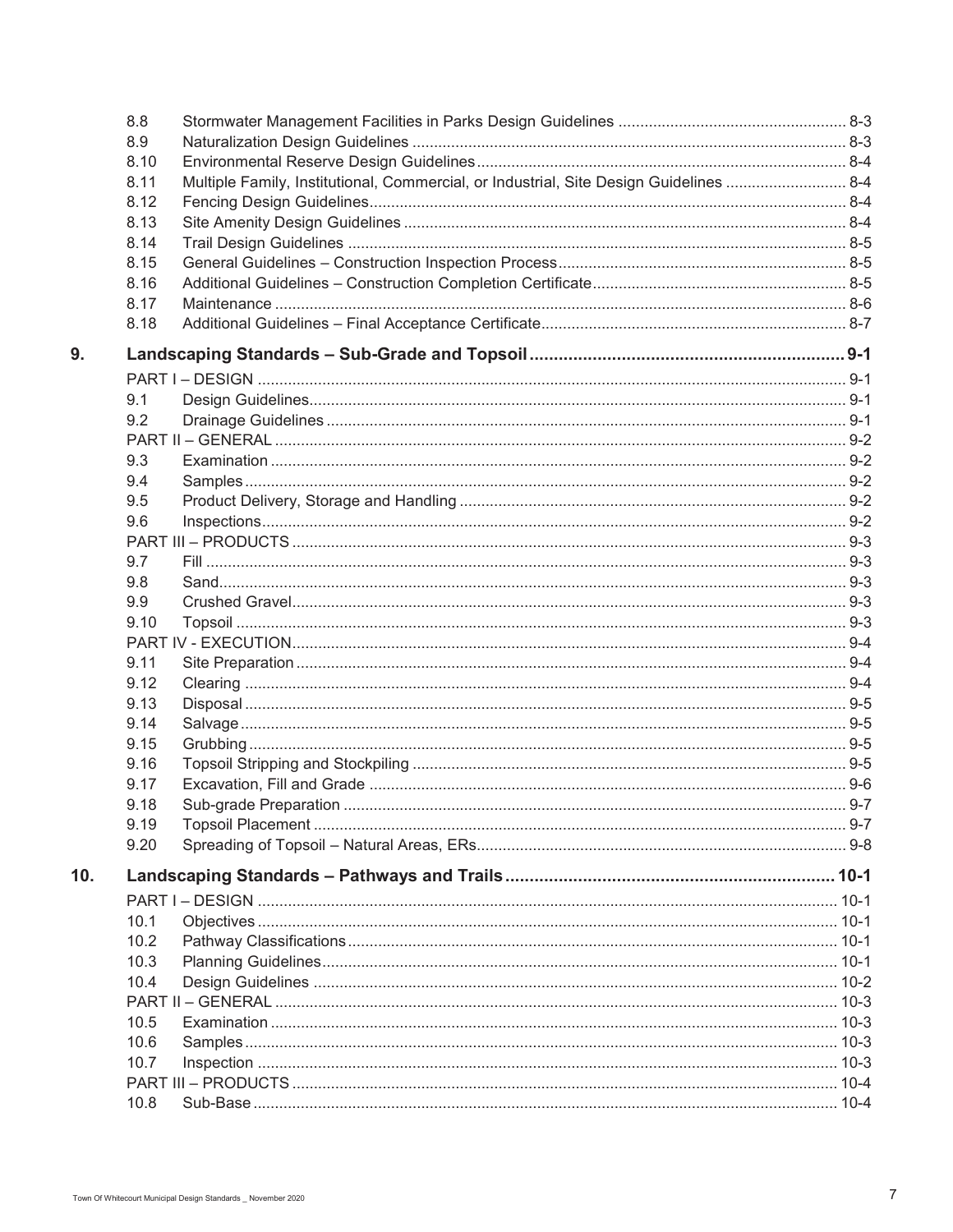|     | 10.9           |  |  |  |
|-----|----------------|--|--|--|
|     | 10.10          |  |  |  |
|     |                |  |  |  |
|     |                |  |  |  |
| 11. |                |  |  |  |
|     |                |  |  |  |
|     | 11.1           |  |  |  |
|     | 11.2           |  |  |  |
|     | 11.3           |  |  |  |
|     |                |  |  |  |
|     | 11.4           |  |  |  |
|     | 11.5           |  |  |  |
|     | 11.6           |  |  |  |
|     | 11.7           |  |  |  |
|     |                |  |  |  |
|     | 11.8           |  |  |  |
|     | 11.9           |  |  |  |
|     | 11.10          |  |  |  |
|     | 11.11          |  |  |  |
|     | 11.12          |  |  |  |
|     |                |  |  |  |
|     | 11.13          |  |  |  |
|     | 11.14          |  |  |  |
|     | 11.15          |  |  |  |
|     | 11.16          |  |  |  |
|     | 11.17          |  |  |  |
|     | 11.18          |  |  |  |
|     | 11.19          |  |  |  |
|     | 11.20          |  |  |  |
| 12. |                |  |  |  |
|     |                |  |  |  |
|     |                |  |  |  |
|     | 12.1           |  |  |  |
|     | 12.2           |  |  |  |
|     | 12.3           |  |  |  |
|     | 12.4           |  |  |  |
|     | 12.5           |  |  |  |
|     |                |  |  |  |
|     | 12.6           |  |  |  |
|     | 12.7           |  |  |  |
|     | 12.8           |  |  |  |
|     |                |  |  |  |
|     | 12.9           |  |  |  |
|     | 12.10<br>12.11 |  |  |  |
|     | 12.12          |  |  |  |
|     |                |  |  |  |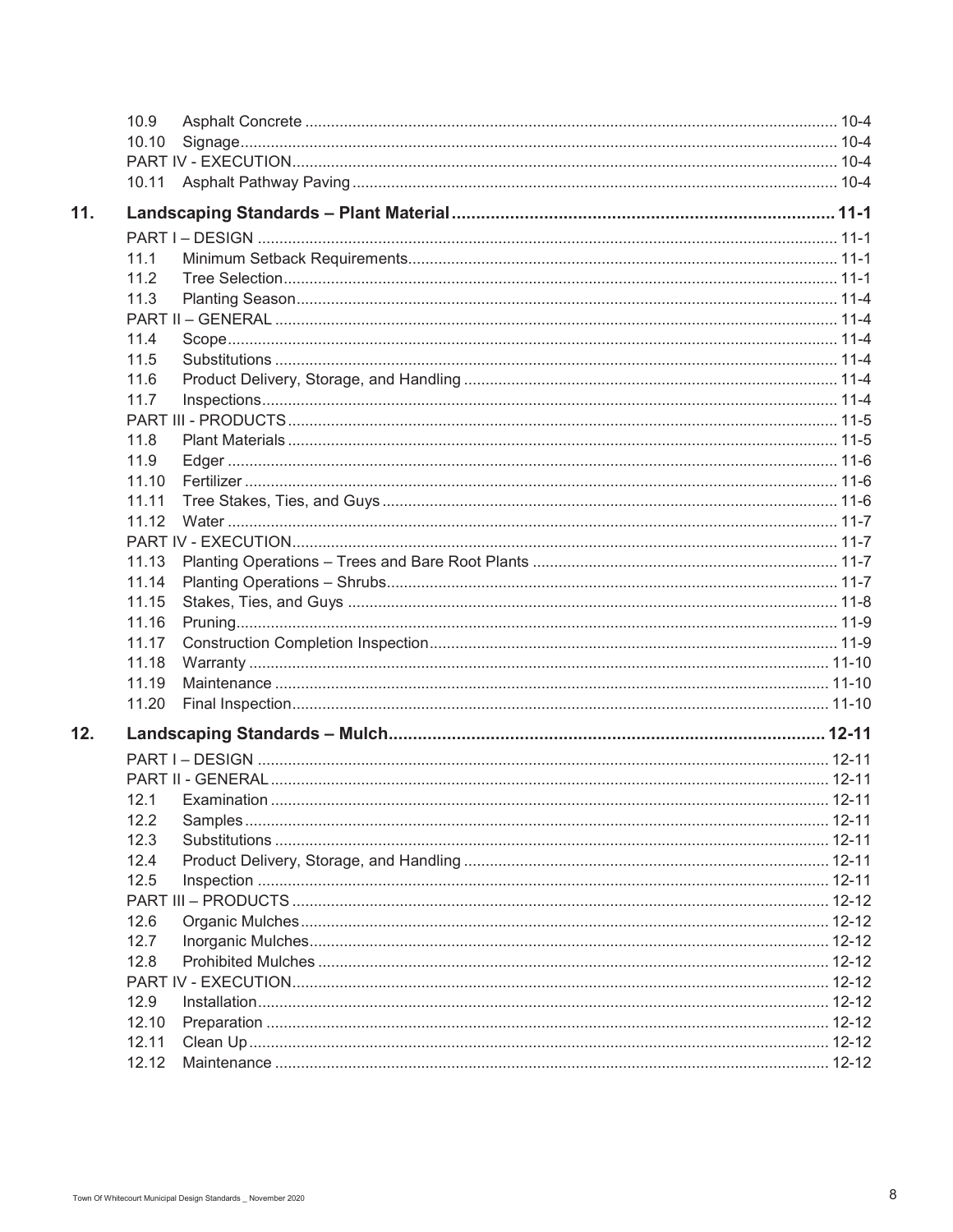| 13. |       |  |
|-----|-------|--|
|     |       |  |
|     |       |  |
|     | 13.1  |  |
|     | 13.2  |  |
|     | 13.3  |  |
|     | 13.4  |  |
|     | 13.5  |  |
|     |       |  |
|     | 13.6  |  |
|     | 13.7  |  |
|     | 13.8  |  |
|     | 13.9  |  |
|     | 13.10 |  |
|     | 13.11 |  |
|     |       |  |
|     | 13.12 |  |
|     | 13.13 |  |
|     | 13.14 |  |
|     | 13.15 |  |
|     | 13.16 |  |
|     | 13.17 |  |
|     | 13.18 |  |
| 14. |       |  |
|     |       |  |
|     |       |  |
|     | 14.1  |  |
|     | 14.2  |  |
|     |       |  |
|     | 14.3  |  |
|     | 14.4  |  |
|     | 14.5  |  |
|     | 14.6  |  |
|     |       |  |
|     |       |  |
|     | 14.8  |  |
|     | 14.9  |  |
|     | 14.10 |  |
|     | 14.11 |  |
|     | 14.12 |  |
|     |       |  |
|     | 14.13 |  |
|     | 14.14 |  |
|     | 14.15 |  |
|     | 14.16 |  |
|     | 14.17 |  |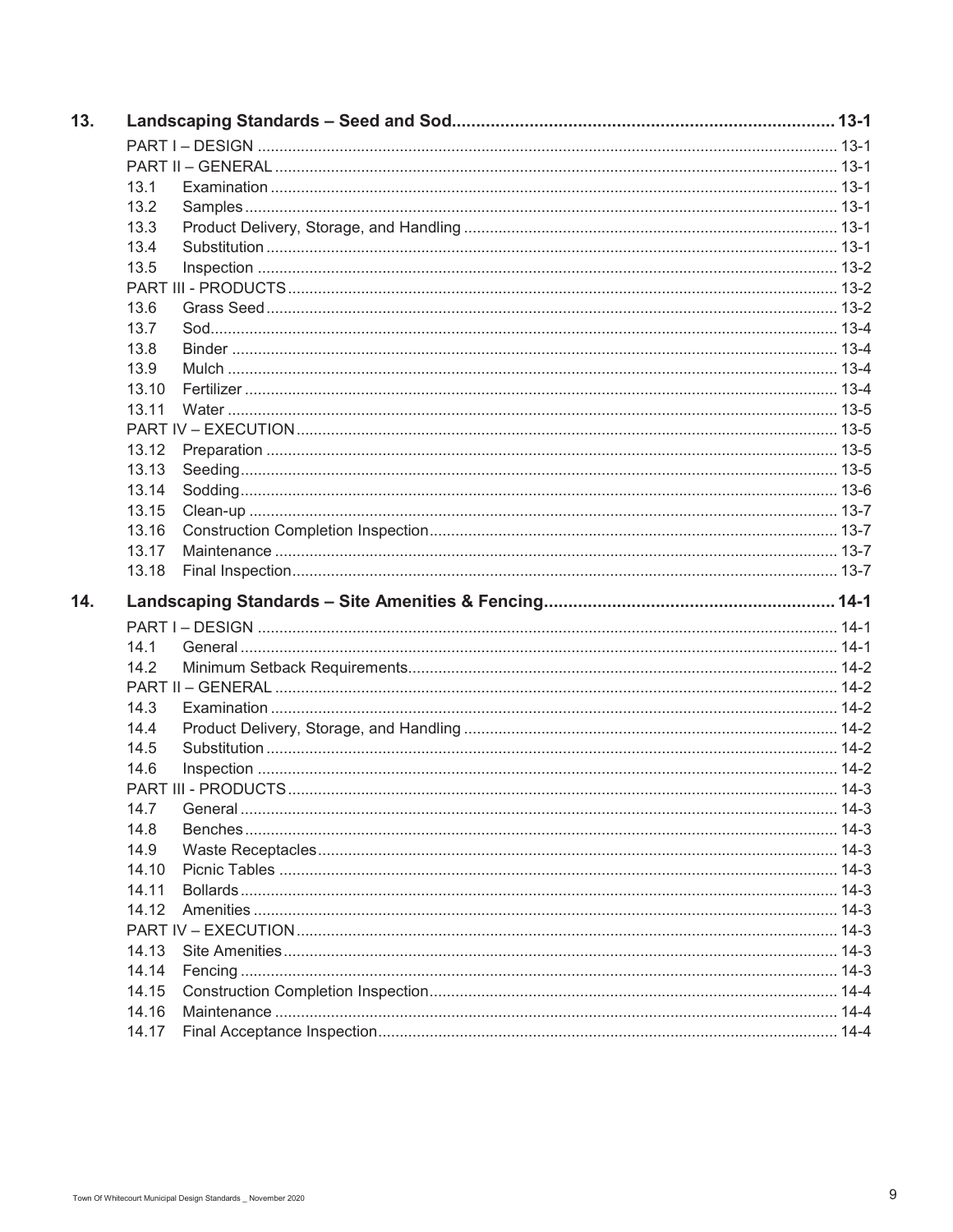### **Appendices**

### **Appendix A. Engineering Standard Drawings**

- A-01 Typical Fire Hydrant
- A-02 Buried Valve
- A-03 Water Service Connection
- A-04 Horizontal Concrete Thrust Block Detail
- A-05 Vertical Bend and Offset Thrust Block Detail
- A-06 Special Thrust Block for Disturbed Areas
- A-07 Typical Dead End Up to 300mm
- A-08 1200mm Standard Manhole (Pipes Less Than 600mm)
- A-09 Sanitary Terminal Cleanout Manhole
- A-10 Oversized Manhole (Pipes 600 mm 900mm)
- A-11 Internal Drop Manhole
- A-12 External Drop Manhole
- A-13 Sanitary Deep Service Connection Riser Type
- A-14 Sanitary Service Connection Non-Riser Type
- A-15 Pipe Zone Bedding Details (Class A, A1, B)
- A-16 Pipe Zone Bedding Details (Class C, C1, D)
- A-17 Trench Backfill New Construction
- A-18 Trench Backfill for New Construction in High Water Tables
- A-19 Pipe Support Detail
- A-20 Safety Platform<br>A-21 600mm Catch B
- 600mm Catch Basin (F38 Frame & Cover)
- A-22 900mm Catch Basin (F33 Frame & Cover)
- A-23 900mm Catch Basin (F51 Inlet Frame & Cover)
- A-24 Type F-51 Catch Basin Curb Treatment
- A-25 Depressed Curb at Catch Basin Locations
- A-26 Slab Tops for 1200mm Manhole
- A-27 Concrete Outfall Structure
- A-28 Screening for Inlet/Outfall Structure
- A-29 Culvert End Treatment
- A-30 Weeping Tile Discharge
- A-31 Lot Grading Details
- A-32 "CC" Stamp Location
- A-33 Local Street Residential
- A-34 Collector Street Residential
- A-35 Local Street Commercial/Industrial
- A-36 Collector Street Commercial/Industrial
- A-37 Arterial Roadway
- A-38 Cul-De-Sac Layout
- A-39 Lane Sections
- A-40 Standard Trail
- A-41 Typical Rural Cross Section
- A-42 Typical Rural Approach
- A-42A Typical Rural Cul-De-Sac
- A-43 Typical Rural Utility Layout
- A-44 Typical Rural Hydrant Approach Layout
- A-45 Dimensions for Single Arrow
- A-46 Dimensions for Double Arrow
- A-47 Dimensions for Merge Arrow
- A-47A Typical Zebra Line Crossing
- A-48 Rolled Curb & Gutter
- A-49 Straight Faced Curb & Gutter (250mm)
- Straight Faced Curb & Gutter (500mm)
- A-51 Standard Barrier Curb